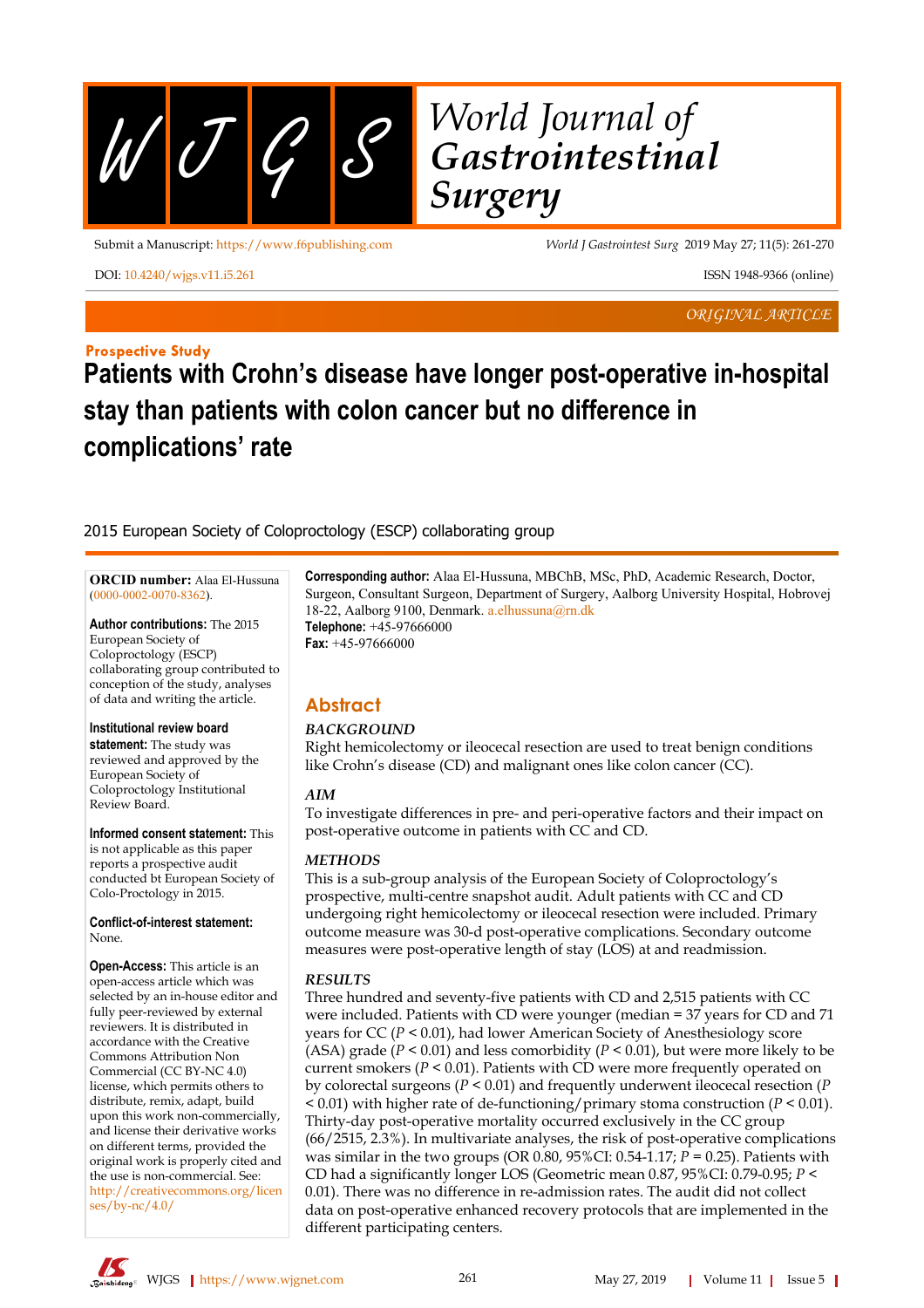2015 European Society of Coloproctology (ESCP) collaborating group. Post-operative outcome in CD and colon cancer

**Manuscript source**: Unsolicited manuscript

**Received:** March 7, 2019 **Peer-review started:** March 7, 2019 **First decision:** May 9, 2019 **Revised:** May 21, 2019 **Accepted:** May 23, 2019 **Article in press:** May 23, 2019 **Published online:** May 27, 2019

**P-Reviewer:** Abdolghaffari AH, Zhou W **S-Editor:** Ji FF **L-Editor:** A **E-Editor:** Wang J



#### *CONCLUSION*

Patients with CD were younger, with lower ASA grade, less comorbidity, operated on by experienced surgeons and underwent less radical resection but had a longer LOS than patients with CC although complications' rate was not different between the two groups.

**Key words:** Crohn's disease; Colon cancer; Complications; Length of stay; Bowel resection; Right hemicolectomy

**©The Author(s) 2019.** Published by Baishideng Publishing Group Inc. All rights reserved.

**Core tip:** This paper shows that patients with Crohn's disease (CD) have longer postoperative stay at the hospital although they were younger than those with colon cancer (CC), had a lower American Society of Anesthesiology score grade and had less comorbidity. They were also operated on by experienced surgeons and had undergone less radical resection than those with CC. This may stimulate further researches to investigate the factors influencing post-operative length of stay at hospital in patients with CD.

**Citation:** 2015 European Society of Coloproctology (ESCP) collaborating group. Patients with Crohn's disease have longer post-operative in-hospital stay than patients with colon cancer but no difference in complications' rate. *World J Gastrointest Surg* 2019; 11(5): 261-270 **URL**: https://www.wjgnet.com/1948-9366/full/v11/i5/261.htm **DOI**: https://dx.doi.org/10.4240/wjgs.v11.i5.261

## **INTRODUCTION**

Surgery is definitive treatment for patients with colon cancer (CC) and an option for patients with Crohn's disease (CD) in case of complications or non-response to medical treatment.

CC and CD have some common features like geographical distribution where both diseases have high incidence in western countries. Incidences are rising in countries adopting western lifestyles<sup>[[1](#page-8-0),[2](#page-8-1)]</sup>, and among immigrants from low-incidence countries that move to western countries, suggesting that lifestyle is a risk factor<sup>[[3](#page-8-2),[4](#page-8-3)]</sup>. Inexpedient diet and smoking are well known risk factors for both CC and CD<sup>[[5](#page-8-4).[8](#page-8-5)]</sup>. Moreover, there is an evidence of genetic components in the pathogenesis of both diseases<sup>[\[2](#page-8-1)[,9\]](#page-8-6)</sup>.

The two diseases differ in incidence. CD incidence is higher among women and the average age at diagnosis is approximately 30 years<sup>[\[10](#page-8-7)]</sup>. In contrast, the incidence of CC is slightly higher among men $^{\left[ 11,12\right] }$  $^{\left[ 11,12\right] }$  $^{\left[ 11,12\right] }$  $^{\left[ 11,12\right] }$  $^{\left[ 11,12\right] }$ , with  $90\%$  of patients over 50 years when diagnosed<sup>[[13\]](#page-8-10)</sup>. Although bowel resection is performed for both diseases, the techniques implemented may differ. The extent of resection in CC is based on vascular supply and lymphatic drainage of the tumour. Therefore, central ligation of tumour draining blood vessels, lymph nodes harvest and free resection margin are important<sup>[[11](#page-8-8)]</sup>. In contrast, central ligation of blood vessels and lymph nodes harvest are less important for patients with CD. The disease-free resection margin might influence recurrence rate<sup>[\[14](#page-8-11),[15\]](#page-8-12)</sup>.

Literature search showed no large prospective study investigating the effect of preand peri-operative risk factors in CD and CC on post-operative outcome. Retrospective and small series prospective studies showed divergent results $^{[16\text{-}21]}$  $^{[16\text{-}21]}$  $^{[16\text{-}21]}$ . There is a need for a large prospective study investigating post-operative outcome in patients with CC and CD to identify areas warranting further research like allocation of resources, pre-operative optimization and surgical techniques in the two patient groups respectively.

The aim of this study is to investigate differences in pre- and peri-operative factors and their impact on post-operative outcome in patients with CC and CD undergoing Right hemicolectomy or ileocecal resection. The two groups have previously been investigated separately within the ESCP snapshot audit, but this analysis presents the two in the same paper to demonstrate how the same surgical procedure have different post-operative outcome depending on the underlying disease.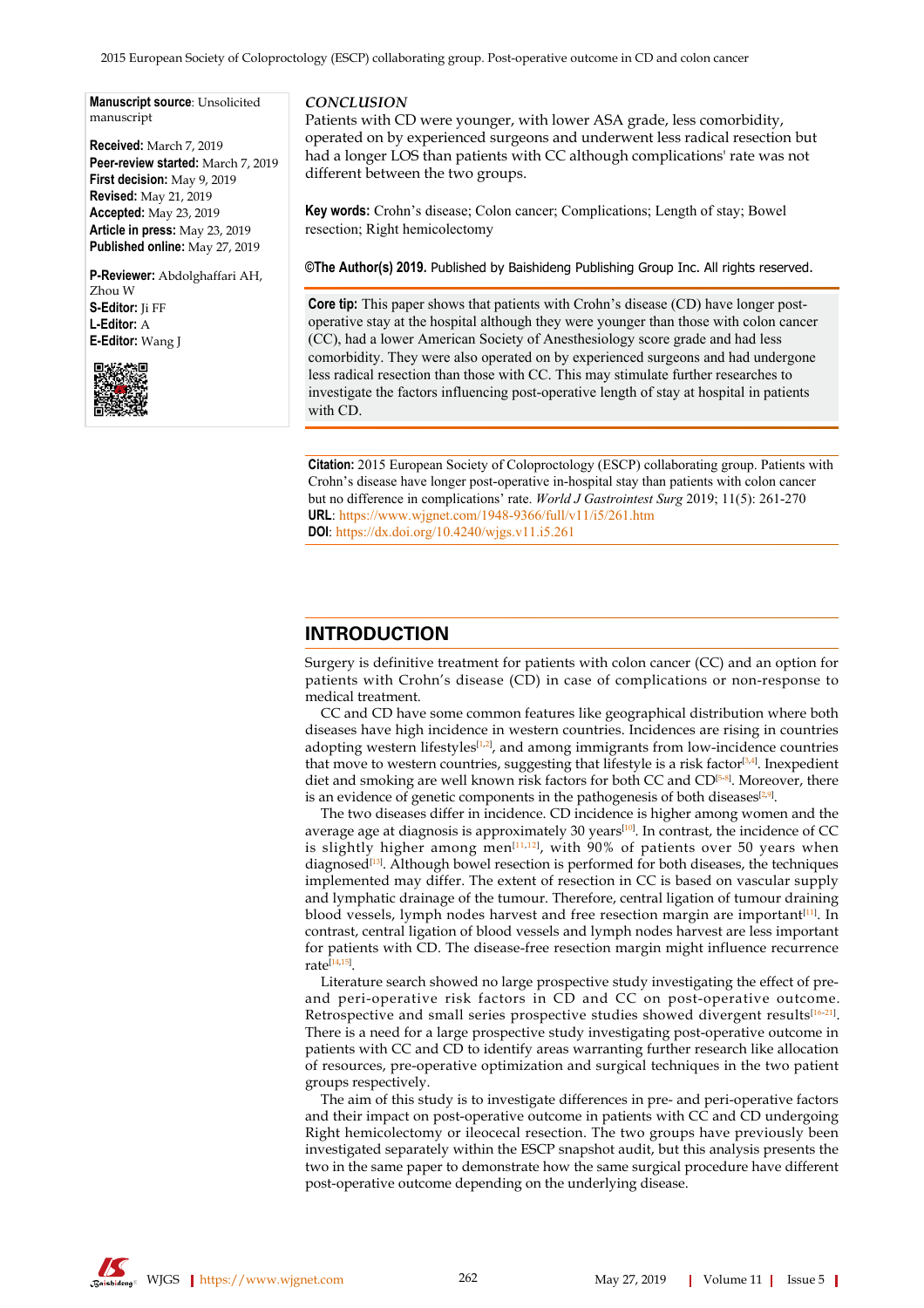## **MATERIALS AND METHODS**

#### *Patients*

The ESCP snapshot audit included adult patients undergoing right hemicolectomy or ileocecal resection, regardless of the operative approach, in both elective and emergency settings. The inclusion period extended over a 2-mo period from January  $15<sup>th</sup>$  to March  $15<sup>th</sup>$ , 2015. Thirty-day post-operative outcome was reported. Details of centre inclusion, data entry and collection, follow up, approvals and patient recruitment as well as inclusion and exclusion criteria were based on a prespecified protocol<sup>[\[22](#page-8-15)]</sup> and have been explained in the main study of this audit<sup>[[23](#page-8-16)]</sup>. No details about enhanced recovery after surgery program were registered in the snapshot audit however, ERAS is now standard in most of the world. Criteria for admission to critical care unit was decided by routine guidelines in the participating centers. Details on pre-operative characteristics, surgery for CD and post-operative outcome in patients with CD is explained in the recently published paper on this cohort<sup>24</sup> while details about the CC cohort are reported in another paper (in press). ESCP study on CD reported pre-operative characteristics and indication for surgical interventions in CD. It investigated and adjusted for risk factors which are specific to  $CD^{[24]}$  $CD^{[24]}$  $CD^{[24]}$  for example steroid, biological treatment and pre-operative sepsis while the other cohort studied factors specific for CC like chemotherapy, details of resection and anastomosis.

#### *Outcome measures*

Primary outcome measure was 30-d overall post-operative complication. Secondary outcome measures were post-operative length of stay (LOS) in hospital measured in days after operation and re-admission rates. Clinically suspected anastomosis leak, intraabdominal pelvic collection, surgical site infection (SSI) and reoperation were investigated as specific complications.

#### *Statistical analysIs*

For univariate analyses, Mann-Whitney *U* test was used to test continuous variables while categorical variables were tested using Pearson's Chi-Square or Fisher's exact test when relevant. Continuous variables were reported by median and interquartile range (IQR) while categorical variables were reported as frequencies. Variables that showed a significant association with the outcome in the univariate analyses ( $P < 0.05$ ) and variables deemed clinically important were included as covariates in the multivariate analysis model. We used logistic regression models for binary outcome variables (*e.g*., complication yes/no) and linear regression models for the continuous variables. Results of the logistic regression analyses are presented as odds ratios (OR) with corresponding 95% confidence intervals (CI). The LOS variable was logtransformed, and results of the linear regression models are presented as the geometric mean with corresponding 95%CI. *P*-value < 0.05 was considered statistically significant. Statistician (RN) chose geometric mean due to the type of data from the audit. A multivariate model was constructed for each of the outcome variables that the study investigated. Analyses were performed with SPSS (IBM SPSS Statistics for Windows, Version 22.0. Armonk, NY: IBM Corp.2010) and the R statistical software version 3.2.2.

## **RESULTS**

The ESCP snapshot audit included 3208 patients from 284 centres in 39 countries. The included patients underwent ileo-ceal resection or right hemi-coloectomy due to CC, CD or other reasons. Overall data completeness record in this audit was 97.4%. This is a sub group analysis of the original data from the audit. This subgroup includes 375 patients with CD and 2,515 patients with CC.

#### *Pre- and peri-operative characterization*

Patients with CD were significantly different from those with CC in most of the preoperative characteristics as shown in [Table 1](#page-4-0). Patients with CD were predominantly female, more likely to be smokers and had more previous surgeries. In contrast patients with CC were older, had higher body mass index (BMI), more comorbidities, higher serum creatinine and lower haemoglobin. Patients with CD were more likely to be operated on by colorectal surgeons 83.5% (313/375) compared to patients with CC 71.5% (1798/2515, *P* < 0.01). Two thirds of patients with CD had ileocecal resection while almost all patients with CC had right hemicolectomy. Details of anastomosis explained in the main study $^{[23]}$  $^{[23]}$  $^{[23]}$ . Patients with CD were at higher risk of de-functioning/primary stoma construction compared to patients with CC (*P* < 0.01). The rate of unplanned intraoperative adverse events (UIAE) was higher in CD (14.9%)

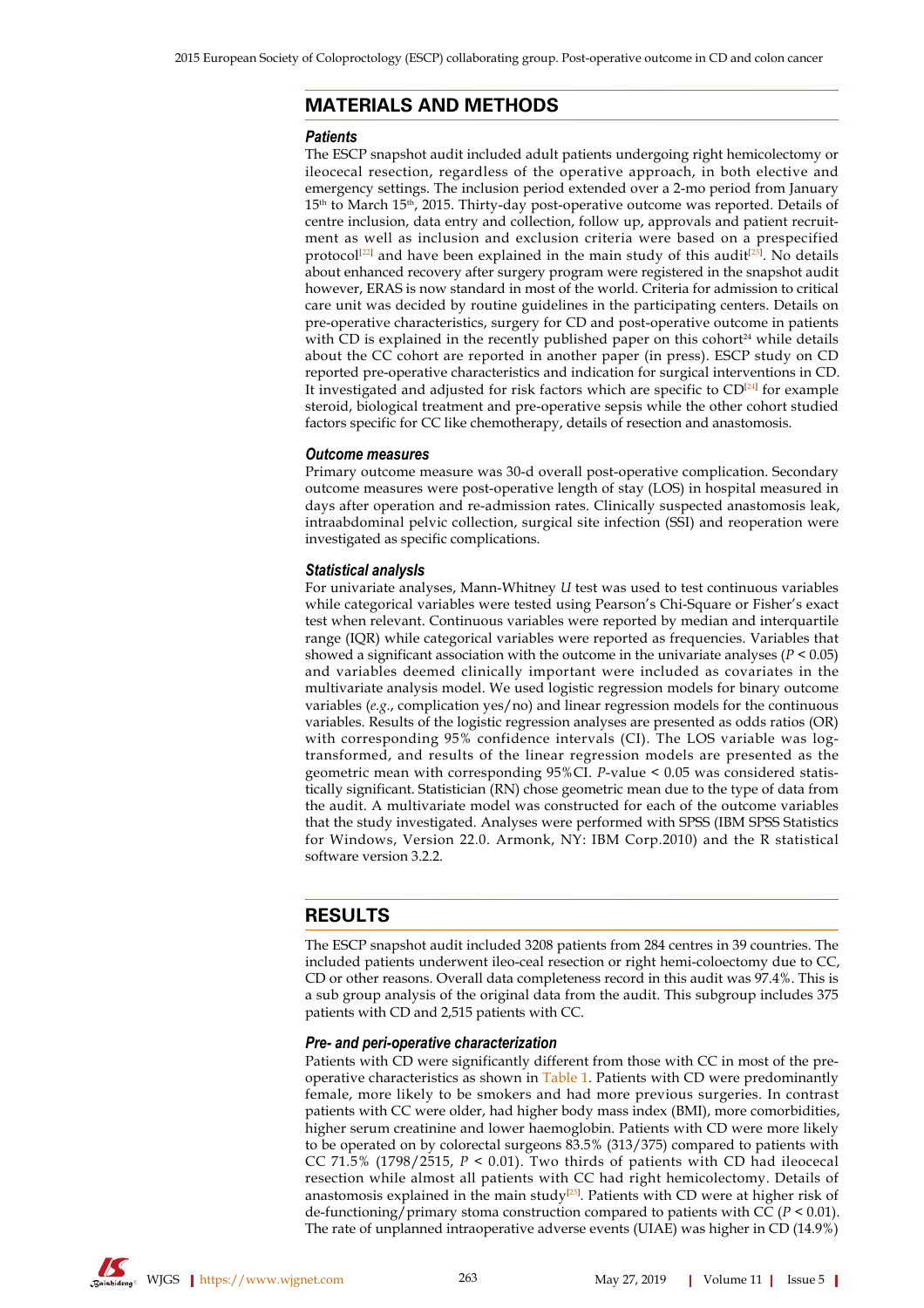compared to CC (9.15%).

#### *Univariate analysis of post-operative outcomes*

In unadjusted analysis, both groups had a median LOS in hospital of 7.0 d (IQR 5.0) as shown in [Figure 1](#page-5-0). There was no significant difference in risk of post-operative complications (33.6% in CD *vs* 38% in CC, *P* = 0.099). A closer look at anastomotic leak, SSI and reoperation did not show a significant difference between the two groups. Nevertheless, CC patients were more likely to be admitted to a critical care unit (773/2515, 30.7%) compared to patients with CD (70/375, 18.7%, *P* < 0.01). Sixtysix patients with CC died within the follow up period (2.3%) while no mortality was reported in patients with CD [details about causes of death are explained in the study of CC cohort (in press)]. Post-operative CRP levels (within first 3 d) were significantly higher in patients with CD [median (IQR) 133 (162)] compared to patients with CC [108 (134), *P* < 0.01].

#### *Multivariate analyses*

After adjustment for confounding factors the risk of post-operative complications and the risk of admission to critical care unit were not significantly different between the two cohorts (OR 0.80, 95%CI: 0.54-1.17 and OR 1.43, 95%CI: 0.94-2.18, respectively), as shown in [Table 2](#page-6-0). However, patients with CC had a significantly shorter stay in hospital compared to patients with CD (Geometric mean 0.87, 95%CI: 0.79-0.95). Factors associated with longer LOS are shown in [Table 3.](#page-6-1)

Post-operative complications do not explain the longer LOS in patients with CD as [Figure 2](#page-7-0) illustrates. Emergency surgery increased the risk of complications (OR 1.55, 95%CI: 1.18-2.05, *P* = 0.002) and admission to critical care unit (OR 1.47, 95%CI: 1.12- 1.93, *P* = 0.006) in the combined cohort data of CD and CD. There was, however, no significant difference between patients with CD and patients with CC who underwent emergency surgery.

### **DISCUSSION**

This study showed that patients with CD had the same risk of post-operative complications but longer post-operative LOS at hospital compared to patients with CC. To the authors knowledge, this has not previously been investigated in a prospective study. A large retrospective database study, examining the cost of elective surgery for diverticulitis compared to other diseases, found that patients with inflammatory bowel diseases (IBD) were more likely to develop post-operative complications, compared to patients with CC<sup>[\[16](#page-8-13)]</sup>. An older retrospective study found higher morbidity and mortality rates for patients with CC compared to patients with  $IBD<sup>[17]</sup>$  $IBD<sup>[17]</sup>$  $IBD<sup>[17]</sup>$ . A recent retrospective observational study including 109 patients found no significant differences between patients with CC and CD regarding risk of post-operative complications, anastomotic leakage, SSI and death<sup>[\[18](#page-8-19)]</sup>. In other smaller series studies, SSI rates were higher in patients with CD compared to patients with CC<sup>[\[19](#page-8-20),[20\]](#page-8-21)</sup>. However, no difference in readmission rates was shown<sup>[[21](#page-8-14)]</sup>.

Tables [2](#page-6-0) and [3](#page-6-1) show pre- and peri-operative risk factors and their effect on postoperative outcome. Patients with CC might have higher risk of post-operative complications and longer LOS due to their older age, higher pre-operative creatinine, higher American Society of Anesthesiology score (ASA) grade, comorbidities, higher BMI and having undergone more radical resections compared to patients with CD. Risk factors for longer LOS in patients with CD like smoking, de-functioning stoma, previous surgeries and emergency setting were adjusted in a multivariate model, indicating that there might be other explanations for the longer LOS in this group of patients, which are not accounted for in this paper. A BMI below 18.5 is another factor which significantly increases the LOS, but this is also adjusted for in the LOS model, which shows that a low BMI cannot explain the increased LOS in patients with CD either. This was not investigated in this study, thus further studies are needed to rule out that elements of malnutrition play a part in the LOS and post-operative status of patients with CD.

Timing of operation may be a modifiable risk factor for un-favourable post-operative outcome in patients with CD<sup>[[24\]](#page-8-17)</sup> but emergency surgery cannot explain the longer LOS because both groups of patients had the same rate of emergency operations. UIAEs increase the risk of post-operative complications as well as LOS. It is expected to have higher risks for UIAEs in patients with CD due to the inflammatory nature of the disease and previous surgeries in the area, but this was not the case after adjusting for other factors in the multivariate analyses.

Being a chronic disease not curable by surgery or medical treatment, patients with CD might have a higher inflammatory profile in response to surgery. This is

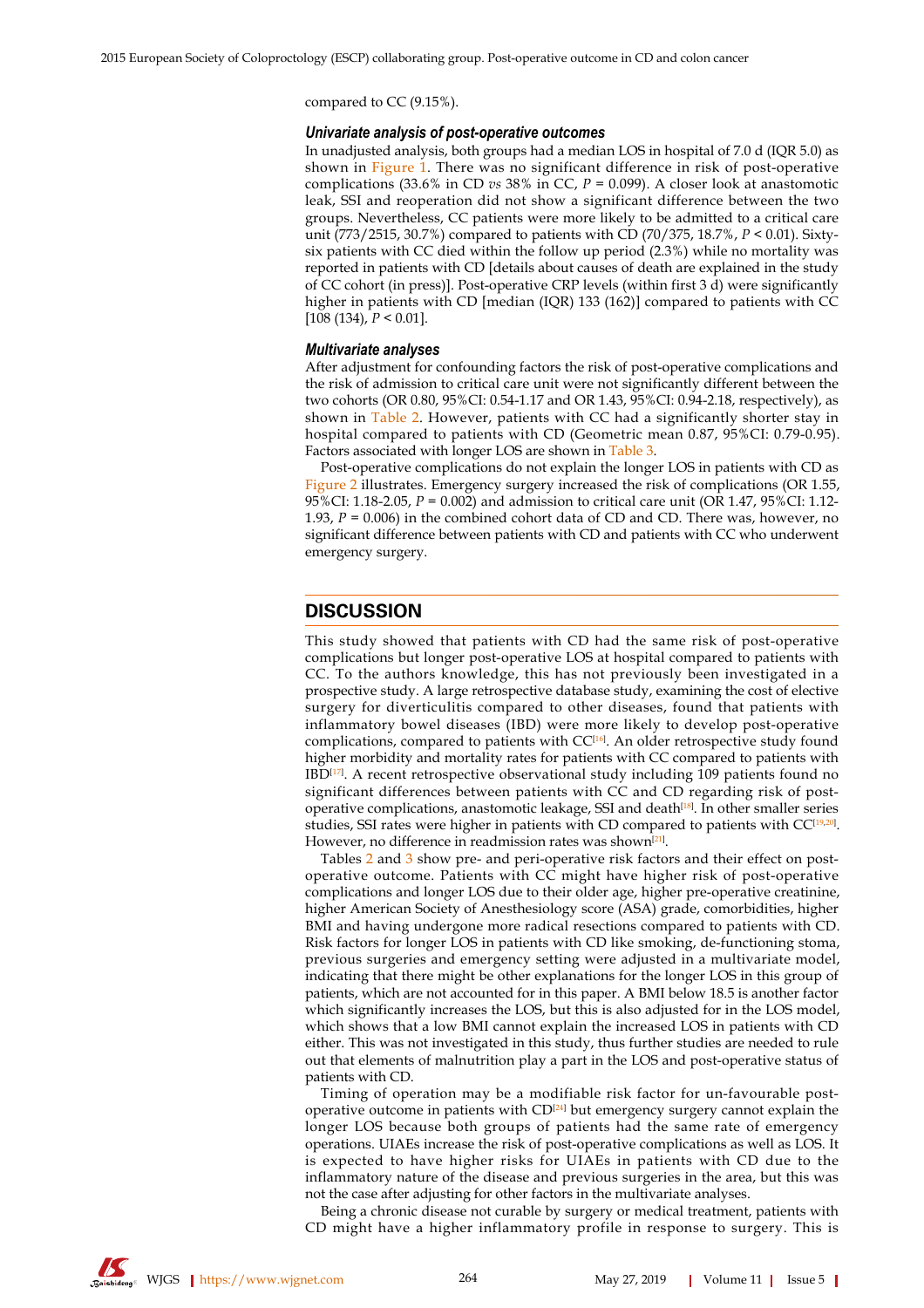<span id="page-4-0"></span>

| Table 1 Patients' demographics, pre- and peri-operative patient characterization n (%) |                                                      |                                                                                               |             |  |
|----------------------------------------------------------------------------------------|------------------------------------------------------|-----------------------------------------------------------------------------------------------|-------------|--|
| <b>Variables</b>                                                                       | $CC n = 2515$                                        | $CD n = 375$                                                                                  | P value     |  |
| Age $(yr)^1$                                                                           | 71(15)                                               | 37(23)                                                                                        | ${}_{0.01}$ |  |
| Haemoglobin $(g/dL)^1$                                                                 | 11.9(3)                                              | 12.8(2)                                                                                       | ${}_{0.01}$ |  |
| Gender Male Female                                                                     | 1310 (52.1) 1205 (48.9)                              | 161 (42.9) 214 (57.1)                                                                         | 0.01        |  |
| History of diabetes                                                                    | 463 (18.4)                                           | 7(1.9)                                                                                        | ${}_{0.01}$ |  |
| History of IHD                                                                         | 548 (21.8)                                           | 10(2.7)                                                                                       | ${}_{0.01}$ |  |
| $BMI \leq 18.5$ 18.6-25 25.1-30 > 30<br>Missing                                        | 197(7.8)                                             | 57 (2.5) 926 (39.9) 867 (37.4) 468 (20.2) 43 (12.4) 209 (60.4) 72 (20.8) 22 (6.4) 29<br>(7.7) | ${}_{0.01}$ |  |
| ASA grade I II III IV V                                                                | 250 (9.9) 1261 (50.1) 903 (35.9) 98 (3.9)<br>3(0.01) | 88 (23.5) 239 (63.7) 45 (12.0) 3 (0.8) 0<br>(0)                                               | ${}_{0.01}$ |  |
| Abnormal s. creatinine                                                                 | 294 (11.6)                                           | 13(3.5)                                                                                       | ${}_{0.01}$ |  |
| Smoking status Non-smoker<br>Current smoker Ex-smoker Missing                          | 1587 (63.1) 268 (10.7) 486 (19.3) 174<br>(6.9)       | 219 (58.4.1) 81 (23.1) 52 (14.8) 23 (6.1)                                                     | ${}_{0.01}$ |  |
| Previous surgery in the area                                                           | 607(24.1)                                            | 122(32.5)                                                                                     | ${}_{0.01}$ |  |
| Urgency of surgery<br>Elective/expedited Emergency                                     | 2216 (88.1) 299 (11.9)                               | 321 (85.6) 54 (14.4)                                                                          | 0.130       |  |
| Surgeon in charge Colorectal<br>surgeon General surgeon                                | 1798 (71.5) 717 (28.5)                               | 313 (83.5) 62 (16.5)                                                                          | ${}_{0.01}$ |  |
| Operative approach Laparoscopy<br>Converted to open Open                               | 1221 (48.5) 219 (8.7) 1075 (42.7)                    | 177 (47.2) 42 (11.2) 156 (41.6)                                                               | 0.317       |  |
| Type of resection Ileocecal resection<br>Right hemicolectomy                           | 125 (5.0) 2390 (95.0)                                | 266 (70.9) 109 (29.1)                                                                         | ${}_{0.01}$ |  |
| De-functioning stoma                                                                   | 78 (3.1)                                             | 46(12.3)                                                                                      | ${}_{0.01}$ |  |
| Skin closure technique Suture<br>closure Stapled Others                                | 842 (33.5) 1450 (57.7) 223 (8.9)                     | 196 (52.2) 145 (38.7) 34 (9.1)                                                                | ${}_{0.01}$ |  |
| Unplanned Intra-operative events <sup>2</sup>                                          | 230 (9.15)                                           | 56 (14.9)                                                                                     | ${}_{0.01}$ |  |
| Duration of operation (minutes) <sup>1</sup>                                           | 130(65)                                              | 128 (59)                                                                                      | 0.831       |  |

Patients with Crohn's disease were younger, with lower American Society of Anesthesiology score grade, less comorbidity, operated on by experienced surgeons and underwent less extensive surgery. Pre- and peri-operative patient characterization (*n*/%). Missing data were observed in the following variables: "Age", "BMI", "Smoking status", "Haemoglobin" and "Duration of operation".  ${}^{1}$ Median (IOR);

2 Some patients may have more than one unplanned intra-operative event. IHD: Ischemic heart diseases; CRP: C-reactive protein; BMI: Body mass index; CD: Crohn's disease; CC: Colon cancer; UIAEs: Unplanned intraoperative adverse events; ASA: American Society of Anesthesiology score.

> supported by higher peak CRP when compared to patients with CC. Early surgical intervention after non-response to medical treatment as well as pre-operative optimization might therefore be beneficial in this group<sup>[[25\]](#page-9-0)</sup>, especially when standard optimization schemes are implemented<sup>[\[26](#page-9-1)]</sup>. Patients with CD have higher risk for post-operative psychiatric morbidity<sup>[\[27\]](#page-9-2)</sup> which might be a factor influencing LOS in this group of patients.

> A similar paper was by Piessen *et al*[[28](#page-9-3)] about prevalence of and risk factors for morbidity after left colectomy showed that disease entity can affect post-operative outcome for the same type of surgical intervention. A population-based study compared elective sigmoidectomy for diverticular disease with same intervention for cancer<sup>[[29\]](#page-9-4)</sup> showing different types of complications in the two groups. Our study on right side colectomy showed that same intervention can have different outcome according to underlying disease. This is important to plan pre-operative optimization in different diseases.

> The strengths of this study include a prospective standardized approach, large geographical diversity (34 European countries, Argentina, Brazil, China, Japan and United States), and a large patient sample. The audit did not collect detailed data about nutritional status, disease severity in CD, pre-operative staging and neoadjuvant chemo-radiotherapy in CC. These might influence the outcome and present a limitation. Another limitation might be reporting bias although it is unlikely given the method of data entry, where patient data is locked/saved pre- and perioperatively, before any complications are registered. Comparison of LOS in patients with CD and CC might be tricky, as there are no standardized recovery pathways for either patient group in this study however, this study provides a valuable snapshot of reality.

> Despite these limitations, this sub-group analysis of data from the ESCP snapshot audit can generate hypotheses and stimulate further studies. This study shows that

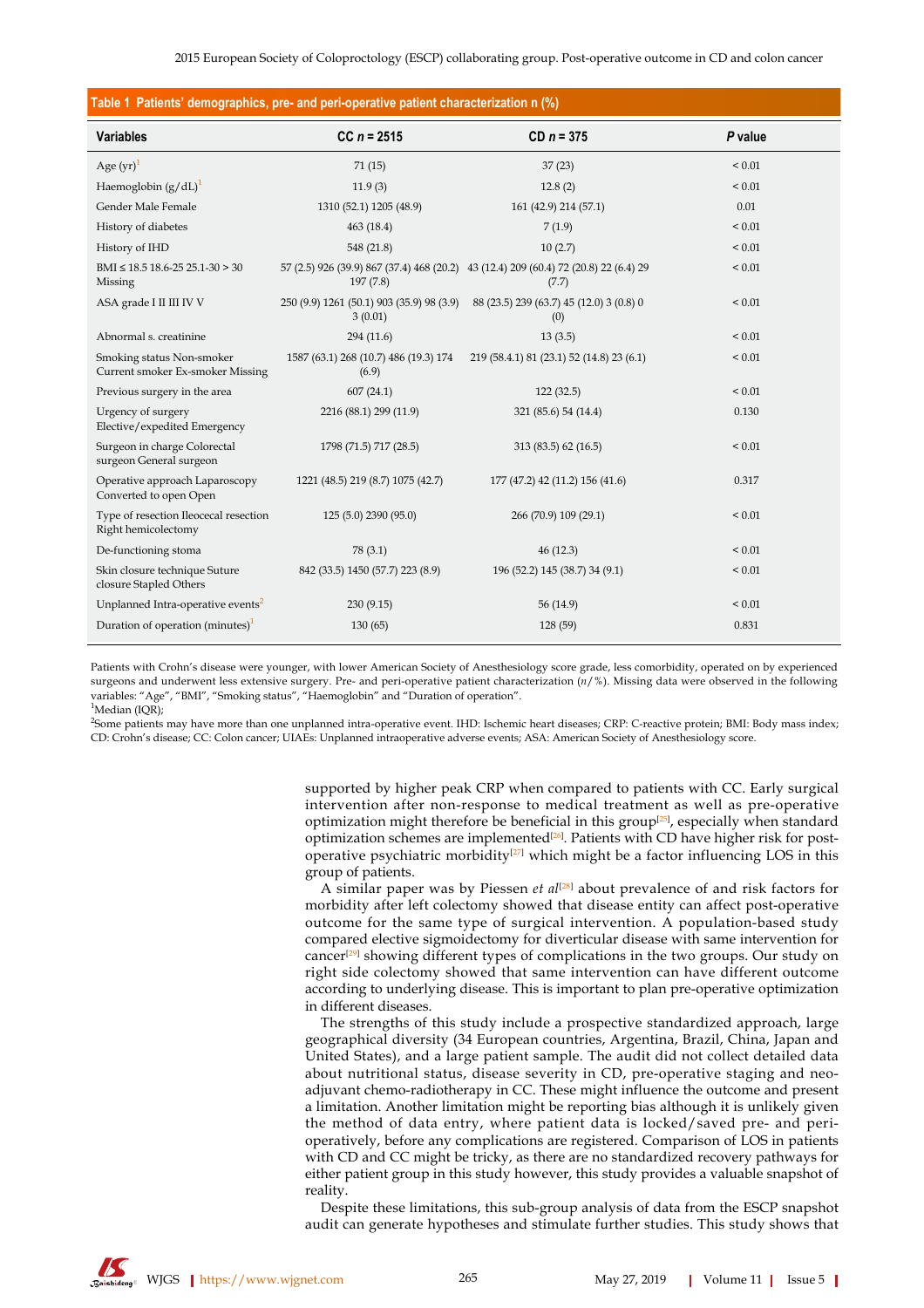<span id="page-5-0"></span>

**Figure 1 Post-operative length of stay at hospital in patients with Crohn's disease compared to those with colon cancer.** CD: Crohn's disease; CC: Colon cancer; LOS: Length of stay.

patients with CD, despite their young age and relatively good health have a tendency for longer LOS in hospital, which cannot be fully explained by any of the investigated variables. This indicates that more can be done to improve the post-operative outcome in patients with CD. Further studies are needed to shed a light on the complexities of CD surgery and to examine whether certain approaches, such as standardized preoperative optimization schemes or earlier surgical intervention, can improve the postoperative outcome for patients with CD. The power of this study is to be a brick in the design of a post-operative recovery program for patients with CD who seemed to be slow in recovering compared to patients with CC.

In conclusion, patients with CD were younger, with lower ASA grade, less comorbidity, operated on by experienced surgeons and underwent less radical resection, but had a longer post-operative stay in hospital compared to patients with CC. More studies are needed to investigate this association.

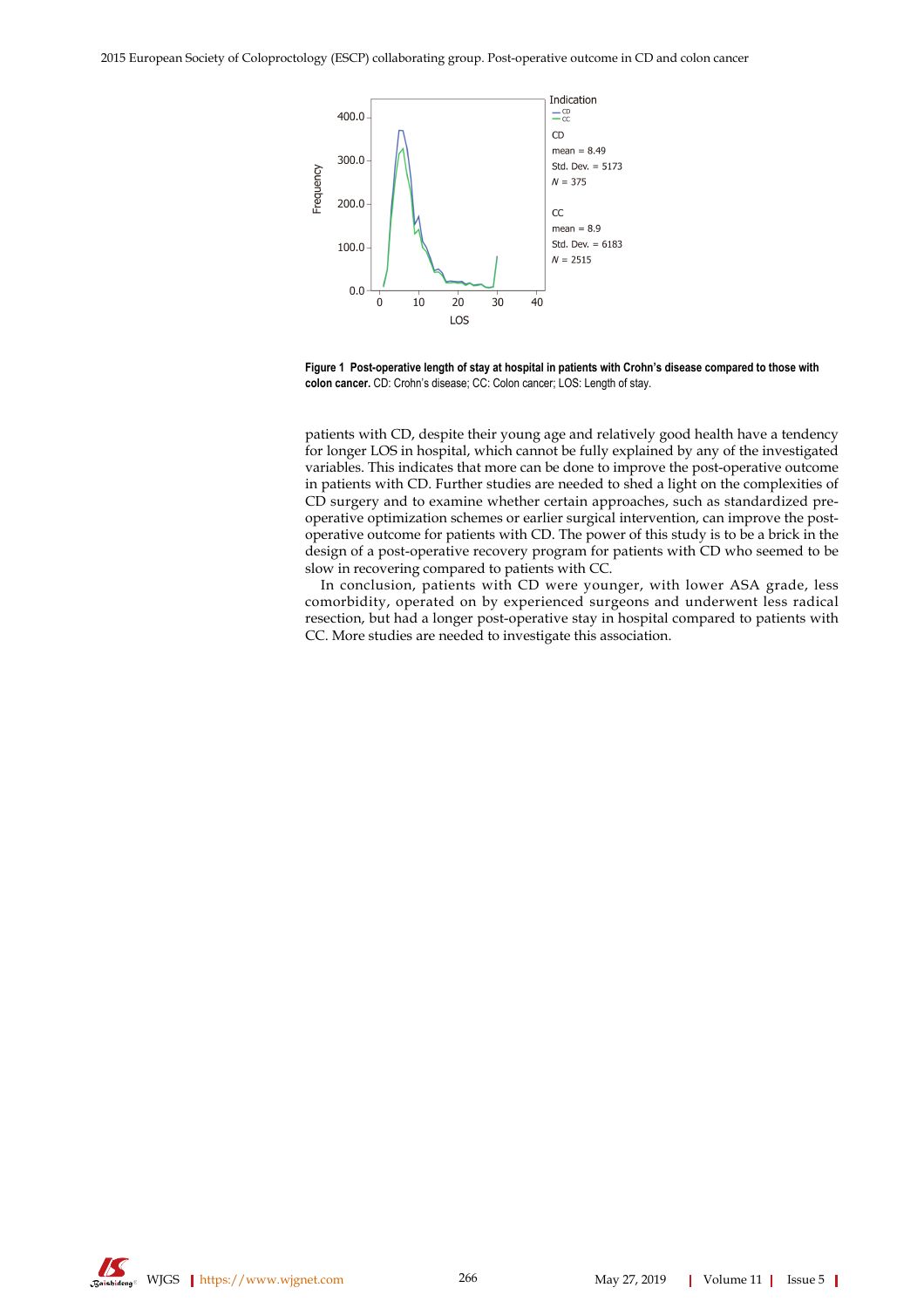<span id="page-6-0"></span>

| Table 2 Risk factors of post-operative complications in multivariate analyses |                                                 |           |                     |                     |  |  |
|-------------------------------------------------------------------------------|-------------------------------------------------|-----------|---------------------|---------------------|--|--|
| Variable                                                                      | <b>Units</b>                                    | <b>OR</b> | 95%CI               | P value             |  |  |
| Indication                                                                    | CC vs CD                                        | 0.80      | 0.54-1.17           | 0.25                |  |  |
| Gender                                                                        | Male vs female                                  | 1.53      | 1.28-1.83           | < 0.01 <sup>a</sup> |  |  |
| Age                                                                           | Years                                           | 1.01      | 1.01-1.02           | < 0.01 <sup>a</sup> |  |  |
| BMI                                                                           | $\leq 18.5\ vs\ 18.6\text{-}25$                 | 1.37      | $0.87 - 2.17$       | 0.18                |  |  |
|                                                                               | $25.1 - 30$ vs $18.6 - 25 > 30$ vs $18.6 - 25$  | 0.88 1.11 | 0.72-1.07 0.87-1.42 | 0.21 0.39           |  |  |
| ASA grade                                                                     | IV-V $vs$ I-III                                 | 1.63      | 1.04-2.56           | 0.03                |  |  |
| <b>IHD</b>                                                                    | IHD vs no IHD                                   | 1.17      | $0.94 - 1.46$       | 0.16                |  |  |
| <b>Diabetes</b>                                                               | History of diabetes vs no history of diabetes   | 1.05      | $0.84 - 1.32$       | 0.66                |  |  |
| Smoking                                                                       | Ex-smoker vs never smoker                       | 1.27      | $[1.02 - 1.58]$     | 0.04 <sup>a</sup>   |  |  |
|                                                                               | Current smoker vs never smoker                  | 1.31      | 1.01-1.70           | 0.04 <sup>a</sup>   |  |  |
| Haemoglobin                                                                   |                                                 | 0.99      | $0.95 - 1.03$       | 0.62                |  |  |
| Operating surgeon                                                             | General surgeon vs colorectal surgeon           | 1.11      | 0.91-1.34           | 0.31                |  |  |
| Urgency                                                                       | Emergency vs eLective/expedited                 | 1.55      | 1.18-2.05           | < 0.01 <sup>a</sup> |  |  |
| De-functioning/primary stoma                                                  | De-functioning stoma vs no de-functioning stoma | 1.13      | $0.52 - 2.45$       | 0.77                |  |  |
| Duration of operation                                                         | $\geq$ 120 min vs < 120 min                     | 1.34      | 1.13-1.59           | < 0.01 <sup>a</sup> |  |  |
| Operative approach                                                            | Converted vs laparoscopy                        | 0.97      | $0.72 - 1.32$       | 0.85                |  |  |
|                                                                               | Open vs laparoscopy                             | 1.52      | 1.24-1.85           | < 0.01 <sup>a</sup> |  |  |
| Unplanned intraoperative adverse events                                       | Any UIAES vs no UIAEs                           | 1.54      | 1.21-1.95           | < 0.01 <sup>a</sup> |  |  |
| <b>CRP</b>                                                                    |                                                 | 1.01      | 1.00-1.01           | < 0.01 <sup>a</sup> |  |  |
| Previous surgery                                                              | Any previous surgery vs no previous surgery     | 1.26      | 1.04-1.52           | 0.02 <sup>a</sup>   |  |  |
| Resection type                                                                | Right hemicolectomy vs ileocecal resection      | 0.86      | $0.63 - 1.19$       | 0.37                |  |  |
| Skin closure                                                                  | Stapled vs suture                               | 1.44      | 1.19-1.75           | < 0.01 <sup>a</sup> |  |  |

Logistic regression. The model was adjusted for: Gender, age, BMI, ASA grade, ischemic heart disease, diabetes, smoking, haemoglobin, operating surgeon, urgency, defunctioning/primary stoma, duration of operation, operative approach, anastomosis type, unplanned intraoperative adverse events, CRP,

previous surgery, resection type and skin closure.<br><sup>a</sup>Significant outcomes. IHD: Ischemic heart diseases; CRP: C-reactive protein; BMI: Body mass index; CD: Crohn´s disease; CC: Colon cancer; UIAEs: Unplanned intraoperative adverse events; ASA: American Society of Anesthesiology score.

## <span id="page-6-1"></span>**Table 3 Risk factors affecting the post-operative length of stay at hospital in multivariate analyses**

| <b>Variable</b>                         | <b>Units</b>                                    | <b>Estimates</b> | 95%CI                 | P value             |
|-----------------------------------------|-------------------------------------------------|------------------|-----------------------|---------------------|
| Indication                              | CC vs CD                                        | 0.87             | 0.79; 0.95            | < 0.01 <sup>a</sup> |
| Gender                                  | male vs female                                  | 1.06             | 1.01; 1.10            | 0.01 <sup>a</sup>   |
| Age                                     |                                                 | 1.01             | 1.00; 1.01            | < 0.01 <sup>a</sup> |
| BMI                                     | ≤18.5 $vs$ 18.6-25                              | 1.23             | 1.10; 1.38            | < 0.01 <sup>a</sup> |
|                                         | 25.1-30 vs 18.6-25 > 30 vs 18.6-25              | 0.98 1.04        | 0.92; 1.04 0.96; 1.12 | 0.54 0.35           |
| ASA grade                               | IV-V vs I-III                                   | 1.04             | 0.94; 1.16            | 0.45                |
| <b>IHD</b>                              | IHD vs no IHD                                   | 1.07             | 1.01; 1.13            | 0.01 <sup>a</sup>   |
| <b>Diabetes</b>                         | History of diabetes vs no history of diabetes   | 1.02             | 0.96; 1.08            | 0.50                |
| Smoking                                 | Ex-smoker vs never smoker                       | 0.98             | 0.92; 1.04            | 0.43                |
|                                         | Current smoker vs never smoker                  | 1.05             | 0.98; 1.11            | 0.15                |
| Haemoglobin                             |                                                 | 0.99             | 0.98; 1.00            | 0.06                |
| Operating surgeon                       | General surgeon vs colorectal surgeon           | 1.10             | 1.05; 1.15            | < 0.01 <sup>a</sup> |
| Urgency                                 | Emergency vs elective/expedited                 | 1.06             | 0.99; 1.14            | 0.08                |
| De-functioning/primary stoma            | De-functioning stoma vs no de-functioning stoma | 1.46             | 1.21; 1.77            | < 0.01 <sup>a</sup> |
| Duration of operation                   | $\geq 120$ vs < 120                             | 1.08             | 1.04; 1.13            | < 0.01 <sup>a</sup> |
| Operative approach                      | Converted vs laparoscopy                        | 1.10             | 1.02; 1.18            | 0.01 <sup>a</sup>   |
|                                         | Open vs laparoscopy                             | 1.35             | 1.29; 1.42            | < 0.01 <sup>a</sup> |
| Unplanned intraoperative adverse events | Any UIAES vs no UIAEs                           | 1.08             | 1.02; 1.15            | 0.01 <sup>a</sup>   |
| <b>CRP</b>                              |                                                 | 1.00             | 1.00; 1.00            | < 0.01 <sup>a</sup> |
| Previous surgery                        | Any previous surgery vs no previous surgery     | 1.03             | 0.98; 1.08            | 0.23                |
| Resection type                          | Right hemicolectomy vs ileocecal resection      | 1.03             | 0.96; 1.11            | 0.42                |

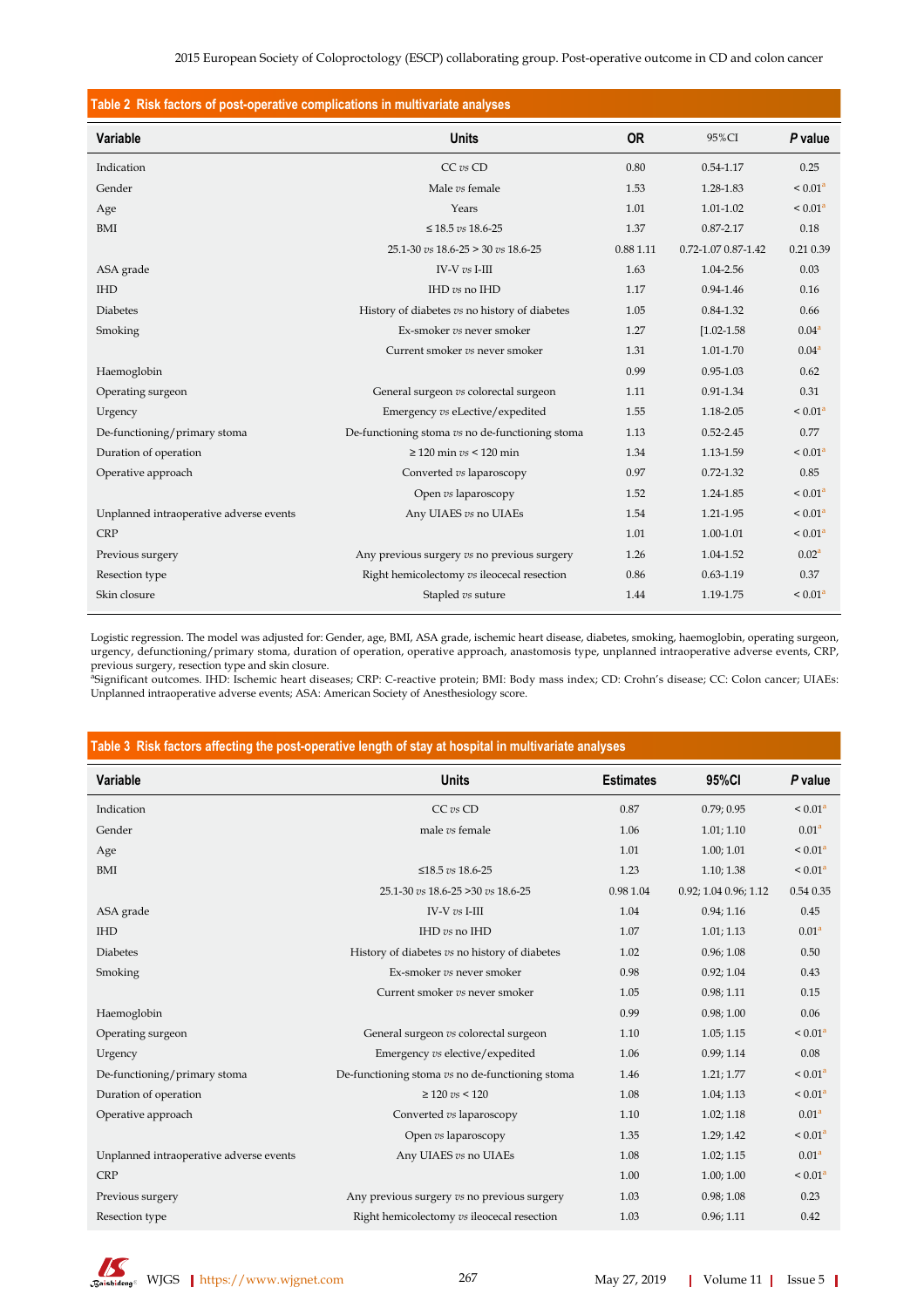| Skin closure<br>Stapled vs suture | 1.06 | 1.01; 1.11 | $0.02^a$ |
|-----------------------------------|------|------------|----------|
|-----------------------------------|------|------------|----------|

Linear regression: The outcome is log-transformed. The model is adjusted for: Gender, age, BMI, ASA grade, ischemic heart disease, diabetes, smoking, haemoglobin, operating surgeon, urgency, defunctioning/primary stoma, duration of operation, operative approach, anastomosis type, unplanned intraoperative adverse events, CRP, previous surgery, resection type and skin closure.

<span id="page-7-0"></span>a Significant outcomes. IHD: Ischemic heart diseases; CRP: C-reactive protein; BMI: Body mass index; CD: Crohn's disease; CC: Colon cancer; UIAEs: Unplanned intraoperative adverse events; ASA: American Society of Anesthesiology score.



**Figure 2 Post-operative length of stay at hospital in patients with Crohn's disease compared to those with colon cancer showing length of stay in patients with and without post-operative complications.** CD: Crohn's disease; CC: Colon cancer; LOS: Length of stay.

## **ARTICLE HIGHLIGHTS**

#### *Research background*

Right hemicolectomy or ileocecal resection are used to treat benign conditions like Crohn's disease (CD) and malignant ones like colon cancer (CC).

#### *Research motivation*

There is a need for a large prospective study investigating postoperative outcome in patients with CC and CD to identify areas warranting further research like allocation of resources, preoperative optimization and surgical techniques in the two patient groups respectively.

#### *Research objectives*

The objective of this study is to investigate differences in pre- and peri-operative factors and their impact on postoperative outcome in patients with CC and CD.

#### *Research methods*

This is a sub-group analysis of the European Society of Coloproctology's prospective, multicentre snapshot audit. Adult patients with CC and CD undergoing right hemicolectomy or ileocecal resection were included. Primary outcome measure was 30-d postoperative complications. Secondary outcome measures were postoperative length of stay at and readmission.

#### *Research results*

375 patients with CD and 2,515 patients with CC were included. Patients with CD were younger, with a median of 37 years for CD and 71 years for CC ( $P < 0.01$ ), had lower ASA grade ( $P < 0.01$ ) and less comorbidity ( $P < 0.01$ ), but were more likely to be current smokers ( $P < 0.01$ ). Patients with CD were more frequently operated on by colorectal surgeons  $(P < 0.01)$  and frequently underwent ileocecal resection ( $P < 0.01$ ) with higher rate of de-functioning/primary stoma construction (*P* < 0.01). Thirty-day postoperative mortality occurred exclusively in the CC group (66/2515, 2.3%). In multivariate analyses, the risk of postoperative complications was similar in the two groups (OR 0.80, 95%CI: 0.54-1.17;  $P = 0.25$ ). Patients with CD had a significantly longer length of stay (Geometric mean 0.87, 95%CI: 0.79-0.95; *P* < 0.01). There was no difference in readmission rates.

#### *Research conclusions*

Patients with CD were younger, with lower American Society of Anesthesiology score grade, less comorbidity, operated on by experienced surgeons and underwent less extensive surgery but had a longer length of stay than patients with CC although complications' rate was not different between the two groups.

#### *Research perspectives*

This study is hypothesis-generating study. It will stimulate further researches to explore the factors that affect the length of postoperative stay in the hospital.

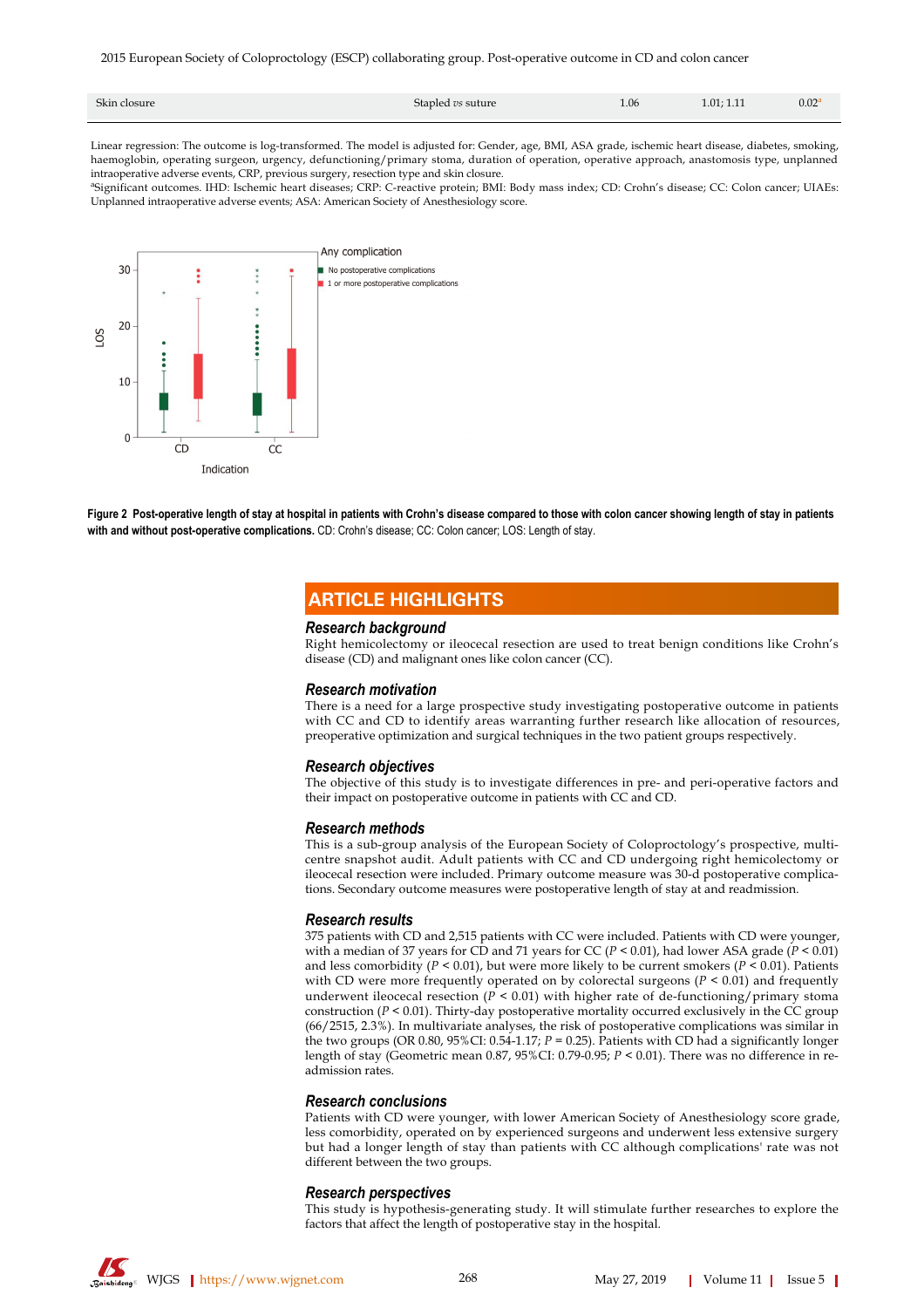## **ACKNOWLEDGEMENTS**

The list of the full authors and their contributions are listed in the [supplementary file.](https://f6publishing.blob.core.windows.net/7e6f29a6-2e8d-497b-8d05-b0484d35e840/WJGS-11-261-supplementary-material.docx)

## **REFERENCES**

- <span id="page-8-0"></span>1 **Center MM**, Jemal A, Smith RA, Ward E. Worldwide variations in colorectal cancer. *CA Cancer J Clin* 2009; **59**: 366-378 [PMID: [19897840](http://www.ncbi.nlm.nih.gov/pubmed/19897840) DOI: [10.3322/caac.20038](https://dx.doi.org/10.3322/caac.20038)]
- <span id="page-8-1"></span>2 **Baumgart DC**, Sandborn WJ. Crohn's disease. *Lancet* 2012; **380**: 1590-1605 [PMID: [22914295](http://www.ncbi.nlm.nih.gov/pubmed/22914295) DOI: [10.1016/S0140-6736\(12\)60026-9\]](https://dx.doi.org/10.1016/S0140-6736(12)60026-9)
- <span id="page-8-2"></span>3 **Joossens M**, Simoens M, Vermeire S, Bossuyt X, Geboes K, Rutgeerts P. Contribution of genetic and environmental factors in the pathogenesis of Crohn's disease in a large family with multiple cases. *Inflamm Bowel Dis* 2007; **13**: 580-584 [PMID: [17206668](http://www.ncbi.nlm.nih.gov/pubmed/17206668) DOI: [10.1002/ibd.20086](https://dx.doi.org/10.1002/ibd.20086)]
- <span id="page-8-3"></span>4 **Boyle P**, Langman JS. ABC of colorectal cancer: Epidemiology. *BMJ* 2000; **321**: 805-808 [PMID: [11009523](http://www.ncbi.nlm.nih.gov/pubmed/11009523) DOI: [10.1136/bmj.321.7264.805\]](https://dx.doi.org/10.1136/bmj.321.7264.805)
- <span id="page-8-4"></span>5 **Tuvlin JA**, Raza SS, Bracamonte S, Julian C, Hanauer SB, Nicolae DL, King AC, Cho JH. Smoking and inflammatory bowel disease: trends in familial and sporadic cohorts. *Inflamm Bowel Dis* 2007; **13**: 573- 579 [PMID: [17345609](http://www.ncbi.nlm.nih.gov/pubmed/17345609) DOI: [10.1002/ibd.20043](https://dx.doi.org/10.1002/ibd.20043)]
- 6 **Liang PS**, Chen TY, Giovannucci E. Cigarette smoking and colorectal cancer incidence and mortality: systematic review and meta-analysis. *Int J Cancer* 2009; **124**: 2406-2415 [PMID: [19142968](http://www.ncbi.nlm.nih.gov/pubmed/19142968) DOI: [10.1002/ijc.24191\]](https://dx.doi.org/10.1002/ijc.24191)
- 7 **Johnson IT**, Lund EK. Review article: nutrition, obesity and colorectal cancer. *Aliment Pharmacol Ther* 2007; **26**: 161-181 [PMID: [17593063](http://www.ncbi.nlm.nih.gov/pubmed/17593063) DOI: [10.1111/j.1365-2036.2007.03371.x\]](https://dx.doi.org/10.1111/j.1365-2036.2007.03371.x)
- <span id="page-8-5"></span>8 **Hou JK**, Abraham B, El-Serag H. Dietary intake and risk of developing inflammatory bowel disease: a systematic review of the literature. *Am J Gastroenterol* 2011; **106**: 563-573 [PMID: [21468064](http://www.ncbi.nlm.nih.gov/pubmed/21468064) DOI: [10.1038/ajg.2011.44](https://dx.doi.org/10.1038/ajg.2011.44)]
- <span id="page-8-6"></span>9 **Jackson-Thompson J**, Ahmed F, German RR, Lai SM, Friedman C. Descriptive epidemiology of colorectal cancer in the United States, 1998-2001. *Cancer* 2006; **107**: 1103-1111 [PMID: [16835911](http://www.ncbi.nlm.nih.gov/pubmed/16835911) DOI: [10.1002/cncr.22007](https://dx.doi.org/10.1002/cncr.22007)]
- <span id="page-8-7"></span>10 **Rogers BH**, Clark LM, Kirsner JB. The epidemiologic and demographic characteristics of inflammatory bowel disease: an analysis of a computerized file of 1400 patients. *J Chronic Dis* 1971; **24**: 743-773 [PMID: [5146188](http://www.ncbi.nlm.nih.gov/pubmed/5146188) DOI: [10.1016/0021-9681\(71\)90087-7](https://dx.doi.org/10.1016/0021-9681(71)90087-7)]
- <span id="page-8-8"></span>11 **van de Velde CJ**, Boelens PG, Borras JM, Coebergh JW, Cervantes A, Blomqvist L, Beets-Tan RG, van den Broek CB, Brown G, Van Cutsem E, Espin E, Haustermans K, Glimelius B, Iversen LH, van Krieken JH, Marijnen CA, Henning G, Gore-Booth J, Meldolesi E, Mroczkowski P, Nagtegaal I, Naredi P, Ortiz H, Påhlman L, Quirke P, Rödel C, Roth A, Rutten H, Schmoll HJ, Smith JJ, Tanis PJ, Taylor C, Wibe A, Wiggers T, Gambacorta MA, Aristei C, Valentini V. EURECCA colorectal: multidisciplinary management: European consensus conference colon & amp; rectum. *Eur J Cancer* 2014; **50**: 1.e1-1.e34 [PMID: [24183379](http://www.ncbi.nlm.nih.gov/pubmed/24183379) DOI: [10.1016/j.ejca.2013.06.048](https://dx.doi.org/10.1016/j.ejca.2013.06.048)]
- <span id="page-8-9"></span>12 **Ferlay J**, Soerjomataram I, Dikshit R, Eser S, Mathers C, Rebelo M, Parkin DM, Forman D, Bray F. Cancer incidence and mortality worldwide: sources, methods and major patterns in GLOBOCAN 2012. *Int J Cancer* 2015; **136**: E359-E386 [PMID: [25220842](http://www.ncbi.nlm.nih.gov/pubmed/25220842) DOI: [10.1002/ijc.29210](https://dx.doi.org/10.1002/ijc.29210)]
- <span id="page-8-10"></span>13 **Haggar FA**, Boushey RP. Colorectal cancer epidemiology: incidence, mortality, survival, and risk factors. *Clin Colon Rectal Surg* 2009; **22**: 191-197 [PMID: [21037809](http://www.ncbi.nlm.nih.gov/pubmed/21037809) DOI: [10.1055/s-0029-1242458\]](https://dx.doi.org/10.1055/s-0029-1242458)
- <span id="page-8-11"></span>14 **de Buck van Overstraeten A**, Eshuis EJ, Vermeire S, Van Assche G, Ferrante M, D'Haens GR, Ponsioen CY, Belmans A, Buskens CJ, Wolthuis AM, Bemelman WA, D'Hoore A. Short- and medium-term outcomes following primary ileocaecal resection for Crohn's disease in two specialist centres. *Br J Surg* 2017; **104**: 1713-1722 [PMID: [28745410](http://www.ncbi.nlm.nih.gov/pubmed/28745410) DOI: [10.1002/bjs.10595\]](https://dx.doi.org/10.1002/bjs.10595)
- <span id="page-8-12"></span>15 **Hendel K**, Kjærgaard S, El-Hussuna A. A systematic review of pre, peri and post-operative factors and their implications for the lengths of resected bowel segments in patients with Crohn's disease. *IJS Open* 2017; **7**: 10-16 [DOI: [10.1016/j.ijso.2017.04.002\]](https://dx.doi.org/10.1016/j.ijso.2017.04.002)
- <span id="page-8-13"></span>16 **Van Arendonk KJ**, Tymitz KM, Gearhart SL, Stem M, Lidor AO. Outcomes and costs of elective surgery for diverticular disease: a comparison with other diseases requiring colectomy. *JAMA Surg* 2013; **148**: 316-321 [PMID: [23715829](http://www.ncbi.nlm.nih.gov/pubmed/23715829) DOI: [10.1001/jamasurg.2013.1010](https://dx.doi.org/10.1001/jamasurg.2013.1010)]
- <span id="page-8-18"></span>17 **Slater G**, Greenstein AJ, Aufses AH. Postoperative complications after right colonic resections for inflammatory bowel disease and carcinoma. *Am J Gastroenterol* 1980; **74**: 516-518 [PMID: [7211814\]](http://www.ncbi.nlm.nih.gov/pubmed/7211814)
- <span id="page-8-19"></span>18 **Boaron L**, Facchin L, Bau M, Zacharias P, Ribeiro D, Miranda EF, de Barcelos IF, Ropelato RV, Filho AS, de Meira Junior JD, Sassaki L, Saad-Hossne R, Kotze PG. Post-operative complication rates between Crohn's disease and Colorectal cancer patients after ileocolic resections: a comparative study. *J Coloproctol (Rio J)* 2017; **37**: 290-294 [DOI: [10.1016/j.jcol.2017.07.004\]](https://dx.doi.org/10.1016/j.jcol.2017.07.004)
- <span id="page-8-20"></span>19 **Wideroff M**, Xing Y, Liao J, Byrn JC. Crohn's disease but not diverticulitis is an independent risk factor for surgical site infections in colectomy. *J Gastrointest Surg* 2014; **18**: 1817-1823 [PMID: [25091841](http://www.ncbi.nlm.nih.gov/pubmed/25091841) DOI: [10.1007/s11605-014-2602-5\]](https://dx.doi.org/10.1007/s11605-014-2602-5)
- <span id="page-8-21"></span>20 **Bhakta A**, Tafen M, Glotzer O, Ata A, Chismark AD, Valerian BT, Stain SC, Lee EC. Increased Incidence of Surgical Site Infection in IBD Patients. *Dis Colon Rectum* 2016; **59**: 316-322 [PMID: [26953990](http://www.ncbi.nlm.nih.gov/pubmed/26953990) DOI: [10.1097/DCR.0000000000000550](https://dx.doi.org/10.1097/DCR.0000000000000550)]
- <span id="page-8-14"></span>21 **Kwaan MR**, Vogler SA, Sun MY, Sirany AM, Melton GB, Madoff RD, Rothenberger DA. Readmission after colorectal surgery is related to preoperative clinical conditions and major complications. *Dis Colon Rectum* 2013; **56**: 1087-1092 [PMID: [23929019](http://www.ncbi.nlm.nih.gov/pubmed/23929019) DOI: [10.1097/DCR.0b013e31829aa758](https://dx.doi.org/10.1097/DCR.0b013e31829aa758)]
- <span id="page-8-15"></span>22 **Pinkney T**, Bhangu A, Battersby N, Chaudri S, El-Hussuna A, Frasson M, Singh B, Vennix S, Zmora O. *Protocol. ESCP Pan-European snapshot audit. Right Hemicolectomy/Ileo-caecal resection* 2015; Available from: [http://www.escp.eu.com/images/research/documents/ESCP\\_ Cohort\\_Study\\_right\\_hemi](http://www.escp.eu.com/images/research/documents/ESCP_ Cohort_Study_right_hemicolectomy_protocol_2_6.pdf)[colectomy\\_protocol\\_2\\_6.pdf](http://www.escp.eu.com/images/research/documents/ESCP_ Cohort_Study_right_hemicolectomy_protocol_2_6.pdf)
- <span id="page-8-16"></span>23 **2015 European Society of Coloproctology collaborating group**. The relationship between method of anastomosis and anastomotic failure after right hemicolectomy and ileo-caecal resection: an international snapshot audit. *Colorectal Dis* 2017 [PMID: [28263043](http://www.ncbi.nlm.nih.gov/pubmed/28263043) DOI: [10.1111/codi.13646\]](https://dx.doi.org/10.1111/codi.13646)
- <span id="page-8-17"></span>24 **2015 European Society of Coloproctology collaborating group**. Risk factors for unfavourable postoperative outcome in patients with Crohn's disease undergoing right hemicolectomy or ileocaecal

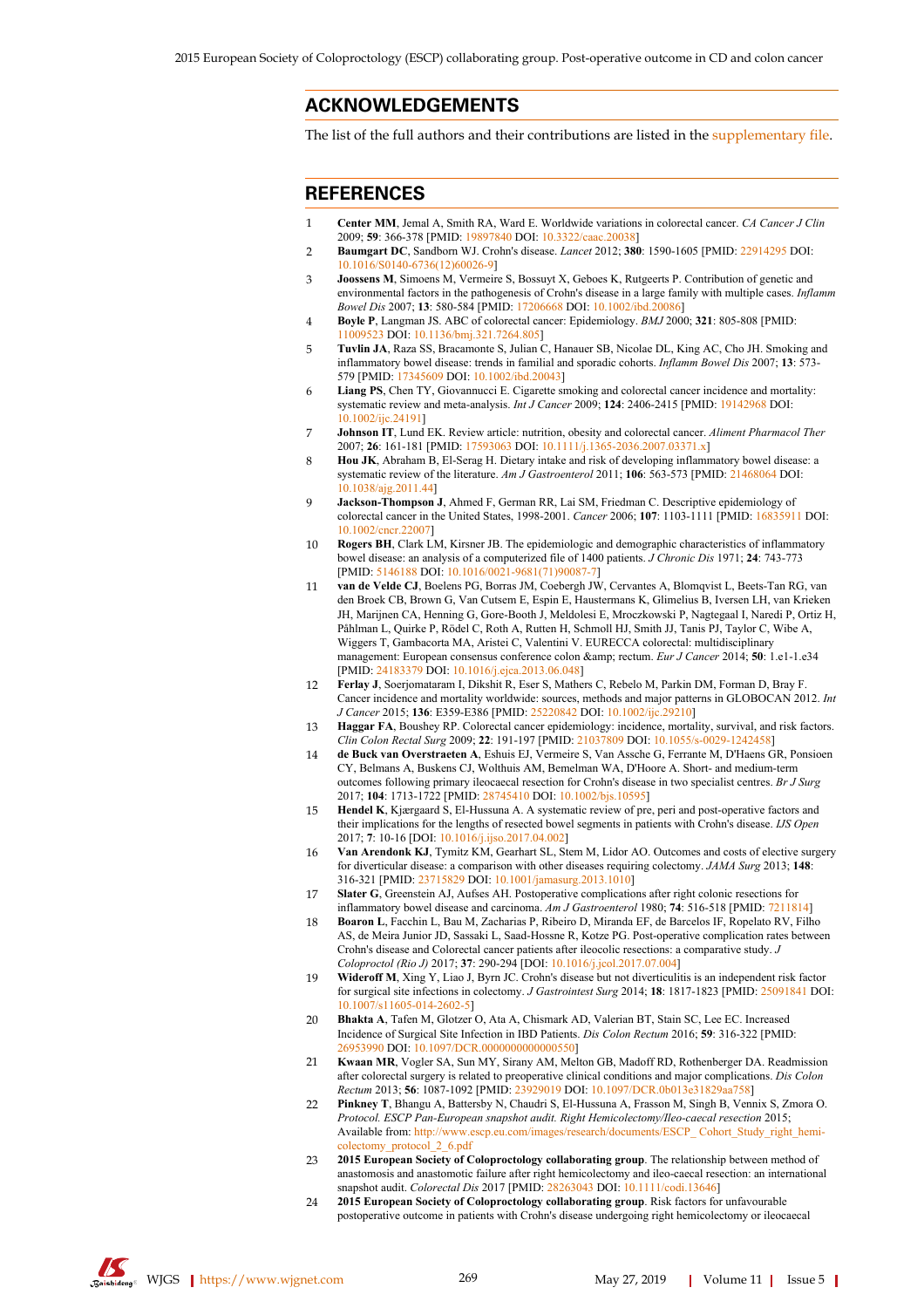resection An international audit by ESCP and S-ECCO. *Colorectal Dis* 2017 [PMID: [28913968](http://www.ncbi.nlm.nih.gov/pubmed/28913968) DOI: [10.1111/codi.13889](https://dx.doi.org/10.1111/codi.13889)]

- <span id="page-9-0"></span>25 **El-Hussuna A**, Iesalnieks I, Horesh N, Hadi S, Dreznik Y, Zmora O. The effect of pre-operative optimization on post-operative outcome in Crohn's disease resections. *Int J Colorectal Dis* 2017; **32**: 49-56 [PMID: [27785551](http://www.ncbi.nlm.nih.gov/pubmed/27785551) DOI: [10.1007/s00384-016-2655-x](https://dx.doi.org/10.1007/s00384-016-2655-x)]
- <span id="page-9-1"></span>26 **Zangenberg MS**, Horesh N, Kopylov U, El-Hussuna A. Preoperative optimization of patients with inflammatory bowel disease undergoing gastrointestinal surgery: a systematic review. *Int J Colorectal Dis* 2017; **32**: 1663-1676 [PMID: [29051981](http://www.ncbi.nlm.nih.gov/pubmed/29051981) DOI: [10.1007/s00384-017-2915-4\]](https://dx.doi.org/10.1007/s00384-017-2915-4)
- <span id="page-9-2"></span>27 **Zangenberg MS**, El-Hussuna A. Psychiatric morbidity after surgery for inflammatory bowel disease: A systematic review. *World J Gastroenterol* 2017; **23**: 8651-8659 [PMID: [29358872](http://www.ncbi.nlm.nih.gov/pubmed/29358872) DOI: [10.3748/wjg.v23.i48.8651](https://dx.doi.org/10.3748/wjg.v23.i48.8651)]
- <span id="page-9-3"></span>28 **Piessen G**, Muscari F, Rivkine E, Sbaï-Idrissi MS, Lorimier G, Fingerhut A, Dziri C, Hay JM; FRENCH (Fédération de Recherche EN CHirurgie). Prevalence of and risk factors for morbidity after elective left colectomy: cancer vs noncomplicated diverticular disease. *Arch Surg* 2011; **146**: 1149-1155 [PMID: [22006873](http://www.ncbi.nlm.nih.gov/pubmed/22006873) DOI: [10.1001/archsurg.2011.231\]](https://dx.doi.org/10.1001/archsurg.2011.231)
- <span id="page-9-4"></span>29 **Ilyas MI**, Zangbar B, Nfonsam VN, Maegawa FA, Joseph BA, Patel JA, Wexner SD. Are there differences in outcome after elective sigmoidectomy for diverticular disease and for cancer? A national inpatient study. *Colorectal Dis* 2017; **19**: 260-265 [PMID: [27422847](http://www.ncbi.nlm.nih.gov/pubmed/27422847) DOI: [10.1111/codi.13461](https://dx.doi.org/10.1111/codi.13461)]